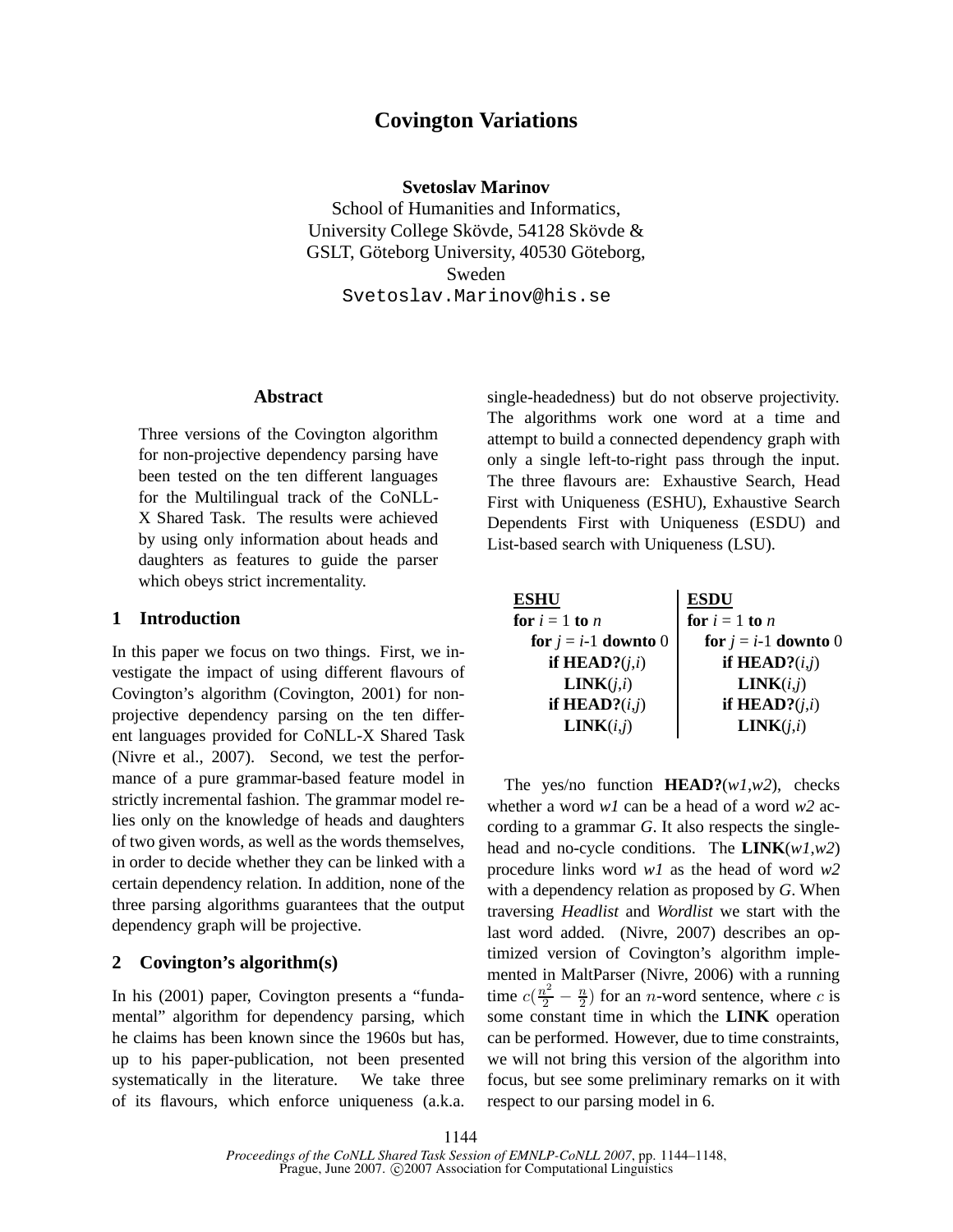```
LSU<sup>1</sup>Headlist := []
Wordlist := []
while (!end-of-sentence)
  W := next input word;
  foreach D in Headlist
     if HEAD?(W,D)
       LINK(W,D);
       delete D from Headlist;
  end
  foreach H in Wordlist
     if HEAD?(H,W)
       LINK(H,W);
       terminate this foreach loop;
  end
  if no head for W was found then
     Headlist := W + Headlist;
  end
  Worldist := W + Wordlist;end
```
#### **3 Classifier as an Instant Grammar**

The **HEAD?** function in the algorithms presented in 2, requires an "instant grammar" (Covington, 2001) of some kind, which can tell the parser whether the two words under scrutiny can be linked and with what dependency relation. To satisfy this requirement, we use TiMBL - a Memory-based learner (Daelemans et al., 2004) - as a classifier to predict the relation (if any) holding between the two words.

Building heavily on the ideas of History-based parsing (Black et al., 1993; Nivre, 2006), training the parser means essentially running the parsing algorithms in a learning mode on the data in order to gather training instances for the memory-based learner. In a learning mode, the **HEAD?** function has access to a fully parsed dependency graph. In the parsing mode, the **HEAD?** function in the algorithms issues a call to the classifier using features from the parsing history (i.e. a partially built dependency graph  $PG$ ).

Given words  $i$  and  $j$  to be linked, and a  $PG$ , the call to the classifier is a feature vector  $\Phi(i,j,PG)$  =  $(\phi_1,..., \phi_m)$  (cf. (Nivre, 2006; Nivre, 2007)). The classifier then attempts to map this feature vector to any of predefined classes. These are all the dependency relations, as defined by the treebank and the class "NO" in the cases where no link between the two words is possible.

#### **4 The Grammar model**

The features used in our history-based model are restricted only to the partially built graph  $PG$ . We call this model a pure grammar-based model since the only information the parsing algorithms have at their disposal is extracted from the graph, such as the head and daughters of the current word. Preceding words not included in the  $PG$  as well as words following the current word are not available to the algorithm. In this respect such a model is very restrictive and suffers from the pitfalls of the incremental processing (Nivre, 2004).

The motivation for the chosen model, was to approximate a Data Oriented Parsing (DOP) model (e.g. (Bod et al., 2003)) for Dependency Grammar. Under DOP, analyses of new sentences are produced by combining previously seen tree fragments. However, the tree fragments under the original DOP model are static, i.e. we have a corpus of all possible subtrees derived from a treebank. Under our approach, these tree fragments are built dynamically, as we try to parse the sentence. Because of the chosen DOP approximation, we have not included information about the preceding and following words of the two words to be linked in our feature model.

To exemplify our approach, (1) shows a partially build graph and all the words encountered so far and Fig. 1 shows two examples of the tree-building operations for linking words  $f$  and  $d$ , and  $f$  and  $a$ .

$$
(1) \quad a b c d e f...
$$

 $\Gamma$ 

Given two words  $i$  and  $j$  to be linked with a dependency relation, such that word  $j$  precedes word  $i$ , the following features describe the models on which the algorithms have been trained and tested:

Word form: i, j,  $ds(i)$ ,  $ds(j)$ ,  $h(j/i)$ ,  $h(h(j/i))$ Lemma (if available): i, j,  $ds(i)$ ,  $ds(j)$ ,  $h(j/i)$ ,  $h(h(j/i))$ 

<sup>1</sup>Covington adds *W* to the *Wordlist* as soon as it has been seen, however we have chosen to wait until after all tests have been completed.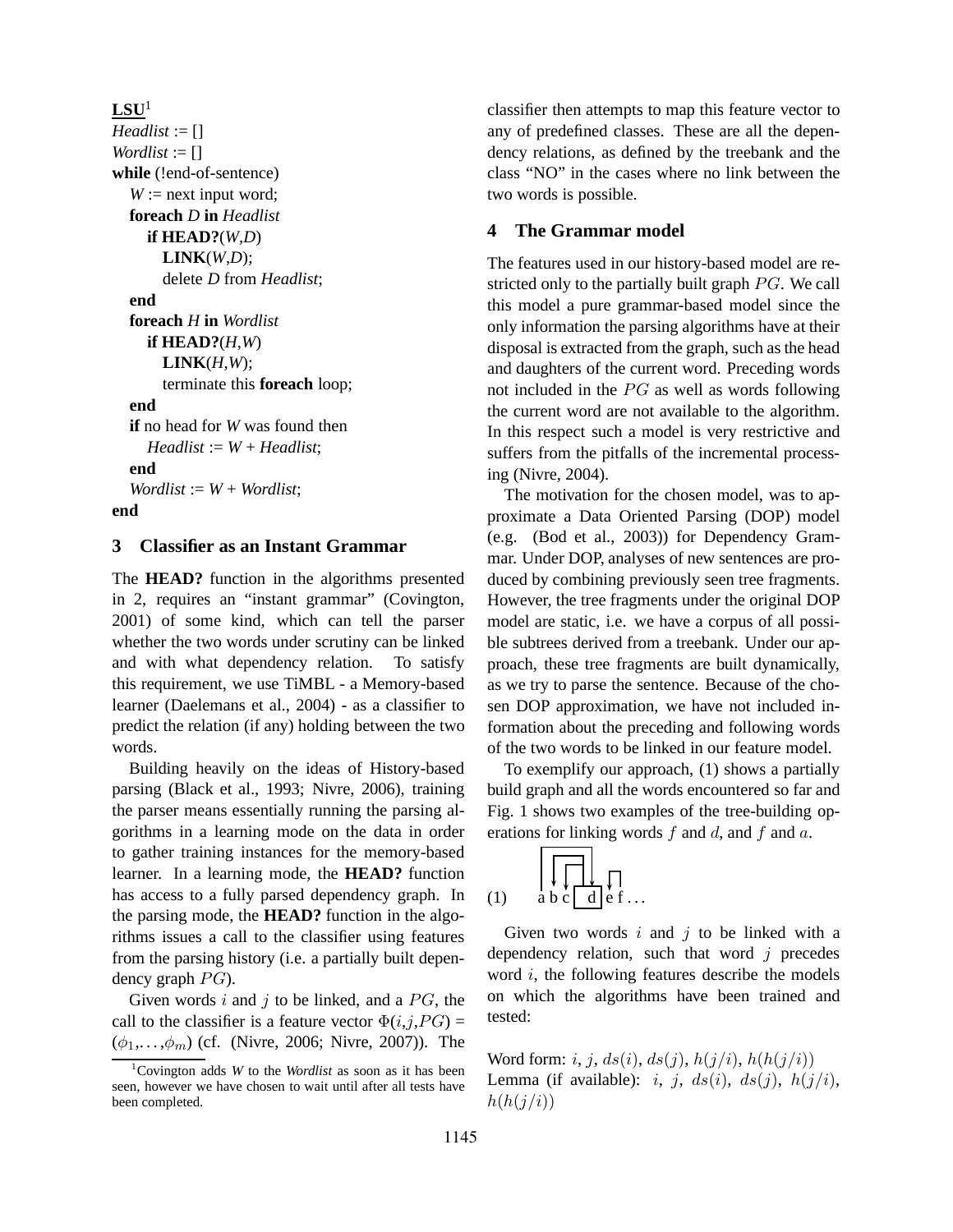

Figure 1: Application of the **HEAD?** function on an input from the  $PG$  in (1)

Part-of-Speech: i, j,  $ds(i)$ ,  $ds(j)$ ,  $h(j/i)$ ,  $h(h(j/i))$ Dependency type: *i*, *j*,  $ds(i)$ ,  $ds(j)$ ,  $h(j/i)$ ,  $h(h(j/i))$ Features (if available): i, j,  $ds(i)$ ,  $ds(j)$ ,  $h(j/i)$ ,  $h(h(j/i))$ 

 $ds(i)$  means any two daughters (if available) of word i,  $h(i/j)$  refers to the head of word i or word  $i$ , depending on the direction of applying the **HEAD?** function (see Fig 1) and  $h(h(i/j))$  stands for the head of the head of word  $i$  or word  $j$ .

The basic model, which was used for the largest training data sets of Czech and Chinese, includes only the first four features in every category. A larger model used for the datasets of Catalan and Hungarian adds the  $h(j/i)$  feature from every category. The enhanced model used for Arabic, Basque, English, Greek, Italian and Turkish uses the full set of features. This tripartite division of models was motivated only by time- and resource-constraints. The simplest model is for Chinese and uses only 5 features while the enhanced model for Arabic for example uses a total of 39 features.

#### **5 Results and Setup**

Table 1 summarizes the results of testing the three algorithms on the ten different languages.

The parser was written in C#. Training and testing were performed on a MacOSX 10.4.9 with 2GHz Intel Core2Duo processor and 1GB memory, and a Dell Dimension with 2.80GHz Pentium 4 processor and 1GB memory running Mepis Linux. TiMBL was run in client-server mode with default settings (IB1 learning algorithm, extrapolation from the most similar example, i.e.  $k = 1$ , initiated with the command "Timbl  $-S$  <portnumber > -f

|               | <b>ESHU</b>      | <b>ESDU</b>       | <b>LSU</b>        |
|---------------|------------------|-------------------|-------------------|
| Arabic        | LA: 53.72        | LA: 54.00         | LA: 53.86         |
|               | UA: 63.58        | UA: 63.76         | UA: <b>63.78</b>  |
| <b>Basque</b> | LA: 49.52        | LA: 50.20         | LA: 51.24         |
|               | UA: 56.83        | UA: 57.81         | UA: <b>58.53</b>  |
| Catalan       | LA: 69.56        | LA: 69.80         | LA: 69.42         |
|               | UA: 74.32        | UA: <b>74.46</b>  | UA: 74.22         |
| Chinese       | LA: 47.57        | LA: 50.61         | LA: 49.82         |
|               | UA: 53.46        | UA: 56.75         | UA: 56.02         |
| Czech         | LA: 44.41        | LA: 53.66         | LA: 53.47         |
|               | UA: 49.20        | <b>UA</b> : 60.01 | UA: 59.55         |
| English       | LA: 51.05        | LA: 51.35         | LA: <b>52.11</b>  |
|               | UA: 53.41        | UA: 53.65         | UA: 54.33         |
| Greek         | LA: 54.68        | LA: 54.62         | LA: 55.02         |
|               | UA: 61.55        | UA: 61.45         | <b>UA</b> : 61.80 |
| Hungarian     | LA: 44.34        | LA: 45.11         | LA: 44.57         |
|               | UA: 50.12        | UA: 50.78         | UA: 50.46         |
| Italian       | LA: 61.60        | LA: 60.95         | LA: 61.52         |
|               | UA: <b>67.01</b> | UA: 66.25         | UA: 66.39         |
| Turkish       | LA: $55.57$      | LA: 57.01         | LA: 56.59         |
|               | UA: 62.13        | UA: 63.77         | UA: 63.17         |

Table 1: Test results for the 10 languages. LA is the Labelled Attachment Score and UA is the Unlabelled Attachment Score

<training file>"). Additionally, we attempted to use Support Vector Machines (SVM) as an alternative classifier. However, due to the long training time, results from using SVM were not included but training an SVM classifier for some of the languages has started.

#### **6 Discussion**

Before we attempt a discussion on the results presented in Table 1, we give a short summary of the basic word order typology of these languages according to (Greenberg, 1963). Table 2 shows whether the languages are SVO (subject-verb-object) or SOV (subject-object-verb), or VSO (verb-subject-object); contain Pr (prepositions) or Po (postpositions); NG (noun precedes genitive) or GN (genitive precedes noun); AN (adjective precedes noun) or NA (noun precedes adjective).

<sup>2</sup>Greenberg had give *varying* for the word-order typology of English. However, we trusted our own intuition as well as the hint of one of the reviewers.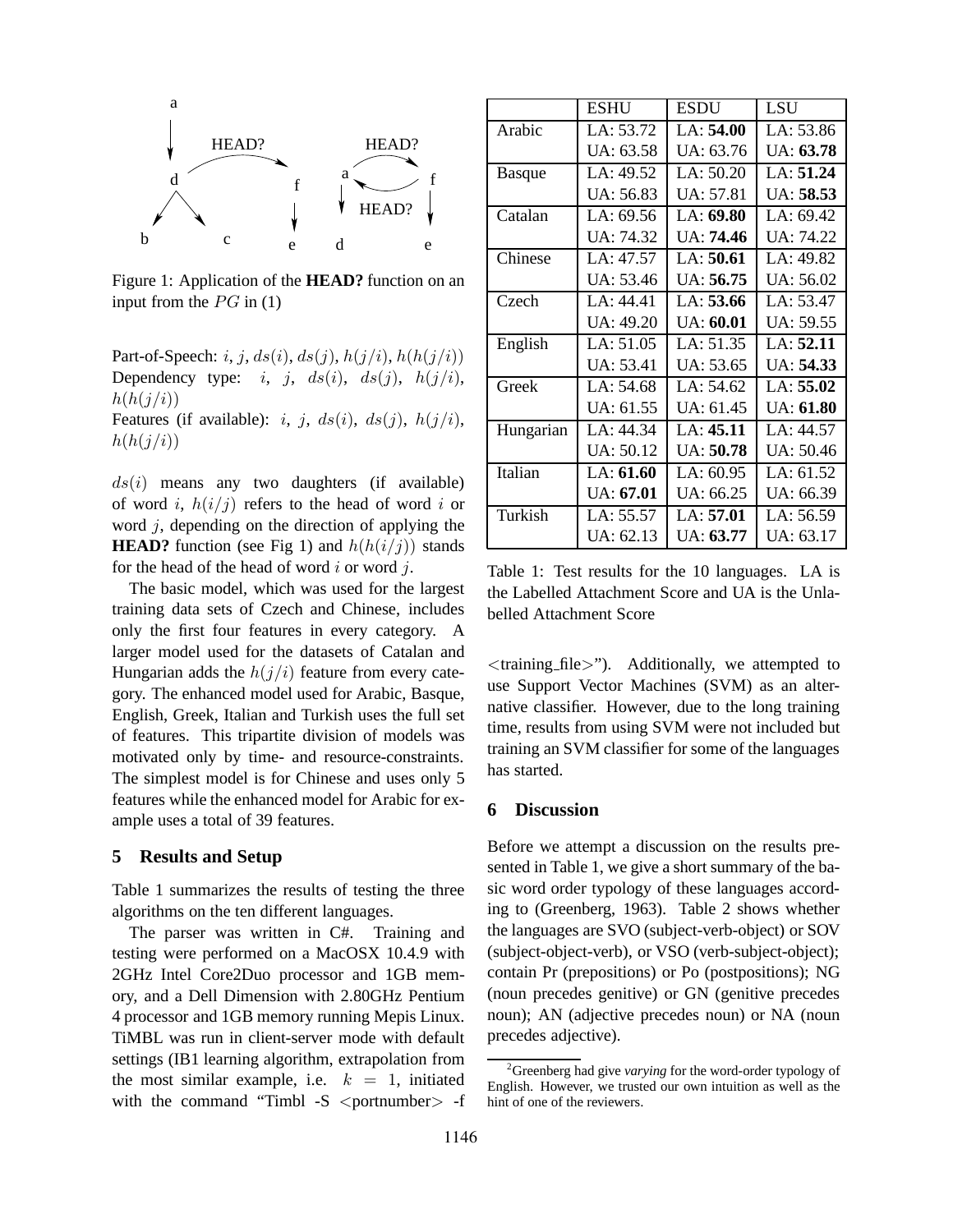| Arabic               | VSO        | Pr           | NG | NA.       |
|----------------------|------------|--------------|----|-----------|
| <b>Basque</b>        | SOV        | $P_{\Omega}$ | GN | <b>NA</b> |
| Catalan              | <b>SVO</b> | Pr           | NG | <b>NA</b> |
| Chinese              | <b>SVO</b> | $P_{\Omega}$ | GN | AN        |
| Czech                | <b>SVO</b> | Pr           | NG | AN        |
| English <sup>2</sup> | <b>SVO</b> | Pr           | GN | AN        |
| Greek                | <b>SVO</b> | Pr           | NG | AN        |
| Hungarian            | SOV        | $P_{\Omega}$ | GN | AN        |
| Italian              | <b>SVO</b> | Pr           | NG | <b>NA</b> |
| Turkish              | SOV        | $P_{\Omega}$ | ?  | AN        |

Table 2: Basic word order typology of the ten languages following Greenberg's Universals

Looking at the data in Table 1, several observations can be made. One is the different performance of languages from the same language family, i.e. Italian, Greek and Catalan. However, the head-first (ESHU) algorithm presented better than the dependents-first (ESDU) one in all of these languages. The SOV languages like Hungarian, Basque and Turkish had preference for the dependent's first algorithms (ESDU and LSU). The ESDU algorithm also fared better with the SVO languages, except for Italian.

However, the Greenberg's basic word order typology cannot shed enough light into the performance of the three parsing algorithms. One question that pops up immediately is whether a different feature-model using the same parsing algorithms would achieve similar results. Can the different performance be attributed to the treebank annotation? Would another classifier fare better than the Memory-based one? These questions remain for future research though.

Finally, for the Basque data we attempted to test the optimized version of the Covington algorithm (Nivre, 2007) against the three other versions discussed here. Additionally, since our feature vectors differed from those described in (Nivre, 2007), head-dependent-features vs.  $j-i$ -features, we changed them so that all the four algorithms send a similar feature vector,  $j-i$ -features, to the classifier. The preliminary result was that Nivre's version was the fastest, with fewer calls to the **LINK** procedure and with the smallest training data-set. However, all the four algorithms showed about 20% decrease in

LA/UA scores.

Our first intuition about the results from the tests done on all the 10 languages was that the classification task suffered from a highly skewed class distribution since the training instances that correspond to a dependency relation are largely outnumbered by the "NO" class (Canisius et al., 2006). The recall was low and we expected the classifier to be able to predict more of the required links. However, the results we got from additional optimizations we performed on Hungarian, following recommendation from the anonymous reviewers, may lead to a different conclusion. The chosen grammar model, relying only on connecting dynamically built partial dependency graphs, is insufficient to take us over a certain threshold.

## **7 Conclusion**

In this paper we showed the performance of three flavours of Covington's algorithm for non-projective dependency parsing on the ten languages provided for the CoNLL-X Shared Task (Nivre et al., 2007). The experiment showed that given the grammar model we have adopted it does matter which version of the algorithm one uses. The chosen model, however, showed a poor performance and suffered from two major flaws - the use of only partially built graphs and the pure incremental processing. It remains to be seen how these parsing algorithms will perform in a parser, with a much richer feature model and whether it is worth using different flavours when parsing different languages or the differences among them are insignificant.

#### **Acknowledgements**

We would like to thank the two anonymous reviewers for their valuable comments. We are grateful to Joakim Nivre for discussion on the Covington algorithm, Bertjan Busser for help with TiMBL, Antal van den Bosch for help with paramsearch, Matthew Johnson for providing the necessary functionality to his .NET implementation of SVM and Patrycja Jabłońska for discussion on the Greenberg's Universals.